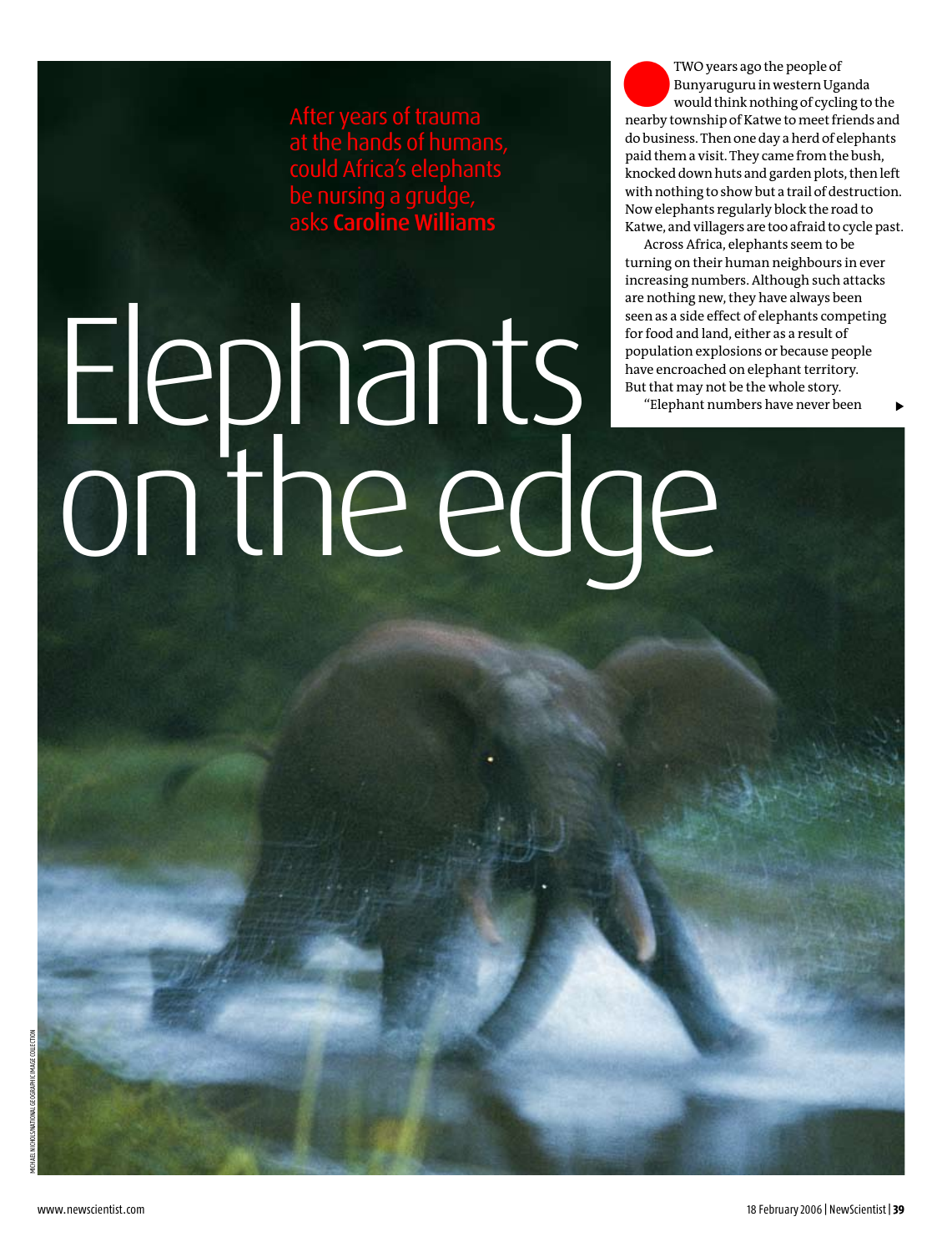lower in Uganda. Food has never been so abundant," says Eve Abe, who studied elephant aggression in Uganda at the time of the Bunyaruguru attack in 2003 and now works as a wildlife and tourism consultant based in London. "There is no reason for this to be happening. In the 1960s elephant densities were very high and there were few reports of aggression. Now the elephants are just so wild."

What has happened to everyone's favourite gentle giant? It may sound far-fetched, but a growing number of scientists are lending their support to the theory that elephants are taking revenge on humans for years of abuse. Last year a group of eminent elephant researchers described an "elephant breakdown" occurring all over Africa, with elephants suffering serious psychological problems after witnessing the death of family members or being orphaned by poaching or culls (*Nature*, vol 433, p 807).

Elephants are well known for being intelligent, sociable and affectionate. Females and their young live in tight matriarchal groups, forging strong social bonds that last a lifetime. Calves learn the ways of the world from their mothers, aunts and cousins and, most importantly, the matriarch – the most experienced female in the herd. Sadly, the days when elephants were left to live in peace are long gone. Since the 1970s and 1980s, when the ivory trade decimated wild elephant populations in Africa, poaching, culls and translocation programmes have made their mark on generation after generation.

## **Juvenile delinquents**

In Uganda, poaching has slashed elephant numbers in the Queen Elizabeth National Park, which borders Bunyaruguru, by 90 per cent over the past 30 years. Now only 400 animals remain, a third of them under 5 years old and many of them orphans. Across the continent, many herds have lost their matriarch and have had to make do with a succession of inexperienced "teenage mothers" who have raised a generation of juvenile delinquents. Meanwhile a lack of older bulls has led to gangs of hyperaggressive young males with a penchant for violence towards each other and other species (*Nature*, vol 408, p 425). In Pilanesburg National Park, South Africa, for example, young bulls have been attacking rhinos since 1992, and in Addo National Park, also in South Africa, 90 per cent of male elephants are killed by another male – 15 times the "normal" figure.

Could it be that traumatised elephants have also grown up harbouring a grudge against humans? Joyce Poole, research director at the Amboseli Elephant Research Project in Kenya, was one of the authors



of the elephant breakdown paper. "They are certainly intelligent enough and have good enough memories to take revenge," she says. Poole suspects the way the authorities are dealing with the situation may be making it worse. "Wildlife managers may feel that it is easier to just shoot so-called 'problem' elephants than face people's wrath. So an elephant is shot without realising the possible consequences on the remaining family members, and the very real possibility of stimulating a cycle of violence."

Poole and her colleagues claim that many African elephants are suffering from posttraumatic stress disorder (PTSD) brought on by experiencing stress at an early age. Experiments and observations of captive animals suggest that stress experienced during their youth can lead to neurological and behavioural changes that resemble PTSD in humans. "[This] could explain a suite of behaviours that have been common in captivity but sadly now are becoming part of wild elephant behaviour," says the paper's lead author Gay Bradshaw from Oregon State University. This may well be the first diagnosis of PTSD in a wild animal.

It is a challenging idea, but worth considering, according to Felicity de Zulueta, a consultant psychiatrist at the Maudsley Hospital in London who specialises in trauma therapy and grew up in Uganda with an orphaned elephant as a pet. She points out that one cause of PTSD in humans is the failure of a child to bond or "attach" properly with its primary carer. Even if bonding does occur but is weak, or is later severed, children may grow up with

**Up to 90 per cent of males are now killed in fights with other males**

severe psychological problems including delinquency. "Prematurely separating an elephant from the family tribe will have very powerful effects in terms of the attachment system. One of these effects would be aggression," she says. The damage is thought to occur because bonding is vital for the healthy development of the corticolimbic region of the brain's right hemisphere. If neurons there are not stimulated at an early age they are lost, leaving infants unable to regulate their emotions, vulnerable to the effects of stress and more likely to become violent. "Elephants have a long childhood like us, so the effect may well be similar," says de Zulueta.

Could this explain the seemingly unprovoked attack on the people of Bunyaruguru? Abe believes it might. She compares the behaviour of Uganda's delinquent elephants to that of young men from her own tribe, the Acholi of northern Uganda, whom she studied for her PhD. Having witnessed genocide in the 1970s during the Ugandan civil war, which selectively removed the male elders from society, the children of the Acholi were left to wander alone, traumatised and with no adult guidance. Many of these children have grown into violent men. "This is a perfect example of family destruction," says Abe. "Trauma persists over generations." She believes that elephants are responding to stress in a similar way. "Either through social learning or